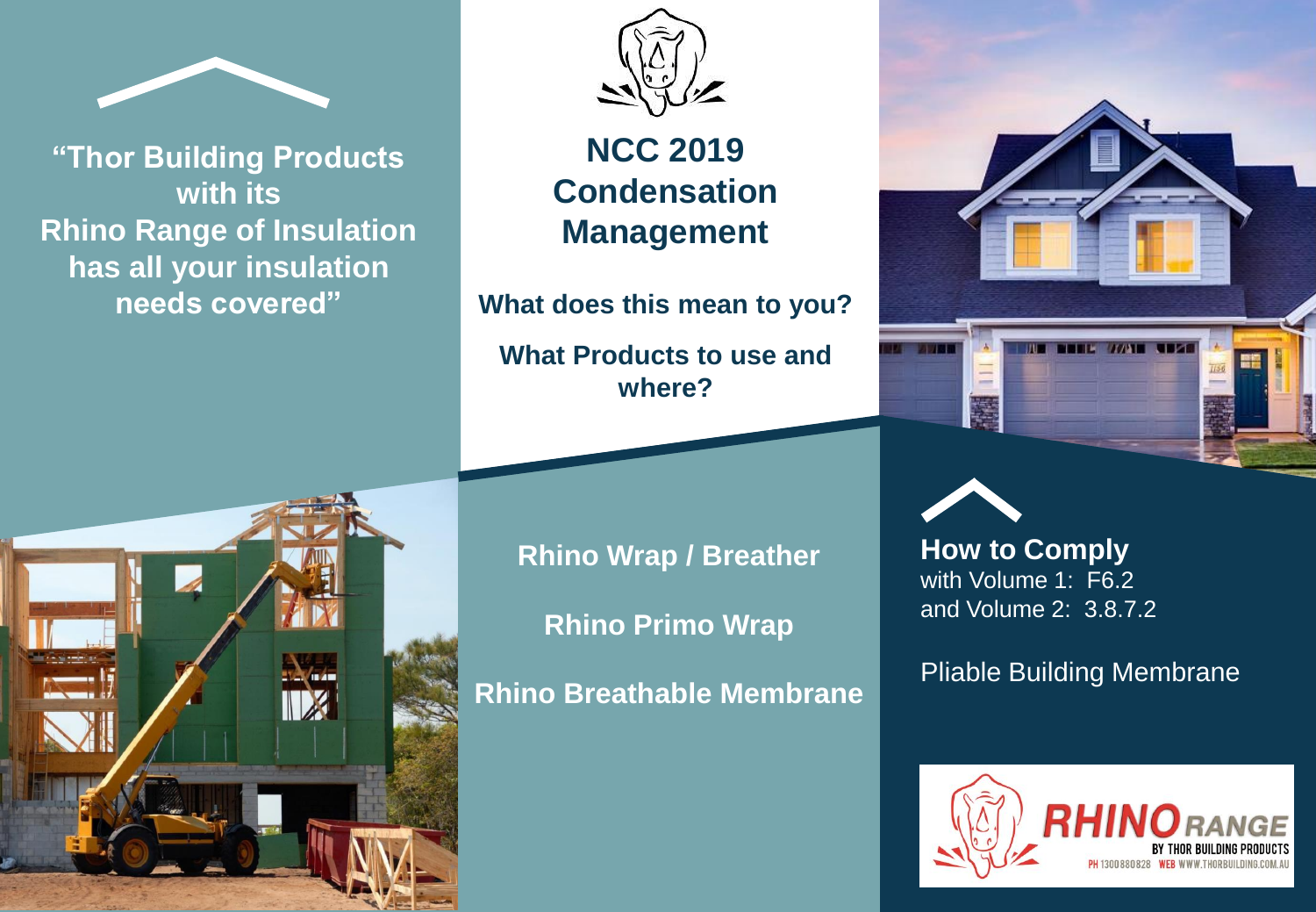# **How to Comply with Volume 1: F6.2 and Volume 2: 3.8.7.2 Part (a)**

Compliance with this clause is achieved with the installation of a pliable building membrane as follows:

Where a pliable building membrane is installed in an external wall, it must:

**(i) comply with AS/NZS 4200.1; and** 

- **(ii) be installed in accordance with AS4200.2; and**
- **(iii) be a vapour permeable membrane for climate zone 6, 7 and 8; and**
- **(iv) be located on the exterior side of the primary insulation layer of wall assemblies that form the external envelope of a building.**



To comply with this clause there must be a drained cavity when no water barrier membrane is installed. As standard Brick Veneer construction includes a drained cavity by design, all Brick Veneer walls automatically comply when no water barrier membrane is installed.

However, external moisture ingress can be influenced by wind pressure and easily breach a drainage cavity to come into contact with water sensitive materials.

The use of a water barrier membrane with an appropriate level of permeability is always recommended, particularly if the membrane is being used during construction to allow internal works to progress as part of a reverse build program.

## **Rhino Range Solution for Zones 6, 7 & 8:**

Brick Veneer (drained cavity)

- ✓ **Rhino Wrap Breather RP-51B**
- ✓ **Rhino Primo Wrap RP-51-PM**

Timber & Cement Cladding (or if no drained cavity)

✓ **Breathable Membrane RP-51-BML**

## **Rhino Range Solution for Zones 1 to 5:**

Brick Veneer (drained cavity)

| $\checkmark$ Rhino Wrap          | <b>RP-51</b>    |
|----------------------------------|-----------------|
| $\checkmark$ Rhino Wrap Breather | <b>RP-51B</b>   |
| $\checkmark$ Rhino Primo Wrap    | <b>RP-51-PM</b> |

Cement Cladding - or if no drained

cavity (refer manufacturers recommendations)

| $\checkmark$ Rhino Primo Wrap    | <b>RP-51-PM</b> |
|----------------------------------|-----------------|
| $\checkmark$ Breathable Membrane | RP-51-BML       |

Timber Cladding

✓ **Breathable Membrane RP-51-BML**

## **Volume 2: 3.8.7.2 Part (b) says:**

The Condensation Management clause will only apply to wall wrap products that have water hold-out (water barrier) properties. This means that a non-water barrier (or a perforated foil breather product) may still be installed onto an external wall frame in any climate zone, provided there is a drained cavity.

As Brick Veneer construction includes a drained cavity by default, this means that all Brick Veneer in any climate zone may still use **Rhino Wrap Breather RP-51B** as it is a perforated non-water barrier product. Although, please note that perforated non-water barrier products do not meet cladding manufacturer's warranty terms and should not be used behind lightweight cladding in any situation, even if a drained cavity has been included through battens. Behind lightweight cladding in Zone 1 to 5 use **Rhino Primo Wrap RP-51-PM** (always refer manufacturers recommendations) and in Zone 6 to 8 use **Rhino Breathable Membrane RP-51-BML.**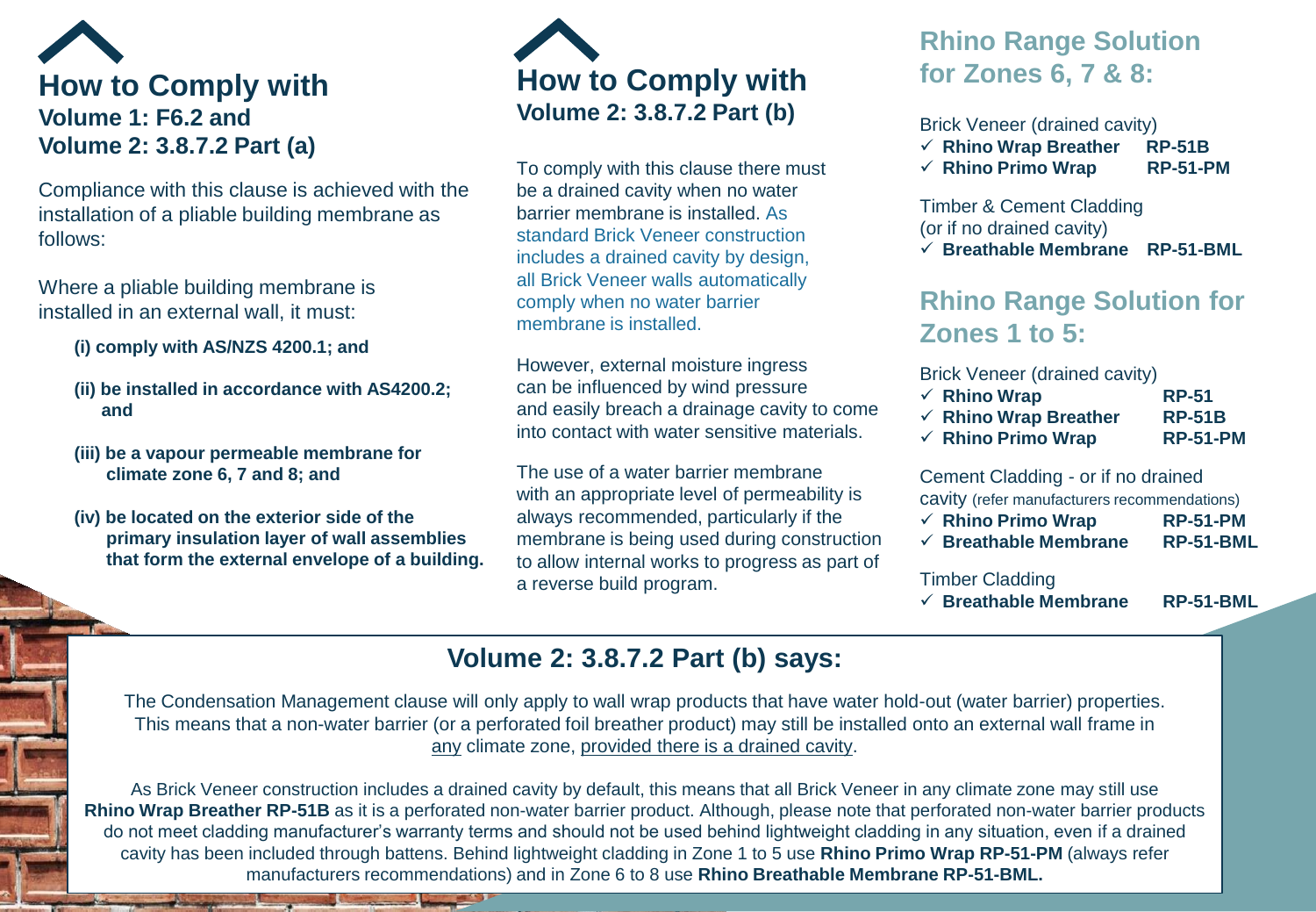# **Climate Zone 1 to 5**



## **RHINO WRAP RP-51 RHINO WRAP BREATHER** RP-51B

## **RHINO PRIMO WRAP** RP-51-PM

#### **Size Availability**

Width 1350mm Length 30m Area 40.5m<sup>2</sup> Width 1350mm Length 60m Area 81m<sup>2</sup> Width 1500mm Length 30m Area 45m<sup>2</sup> Width 1500mm Length 60m Area 90.5m<sup>2</sup>

| Timber & Cement                     |  |  |
|-------------------------------------|--|--|
| <b>Cladding</b>                     |  |  |
| refer manufacturers recommendations |  |  |

**RHINO PRIMO WRAP** RP-51-PM (Zone 1)

## **RHINO BREATHABLE MEMBRANE** RP-51-BML (Zone 2-5)

| Size Availability                               |  |  |  |  |  |
|-------------------------------------------------|--|--|--|--|--|
| Width 1350mm Length 30m Area 40.5m <sup>2</sup> |  |  |  |  |  |
| Width 1350mm Length 60m Area $81m^2$            |  |  |  |  |  |
| Width 1500mm Length 30m Area $45m2$             |  |  |  |  |  |
| Width 1500mm Length 60m Area 90.5m <sup>2</sup> |  |  |  |  |  |
|                                                 |  |  |  |  |  |

#### **Size Availability**

| Width 1350mm Length 30m Area 40.5m <sup>2</sup> |  |
|-------------------------------------------------|--|
| Width 1350mm Length 50m Area 67.5m <sup>2</sup> |  |
| Width 1500mm Length 30m Area 45m <sup>2</sup>   |  |